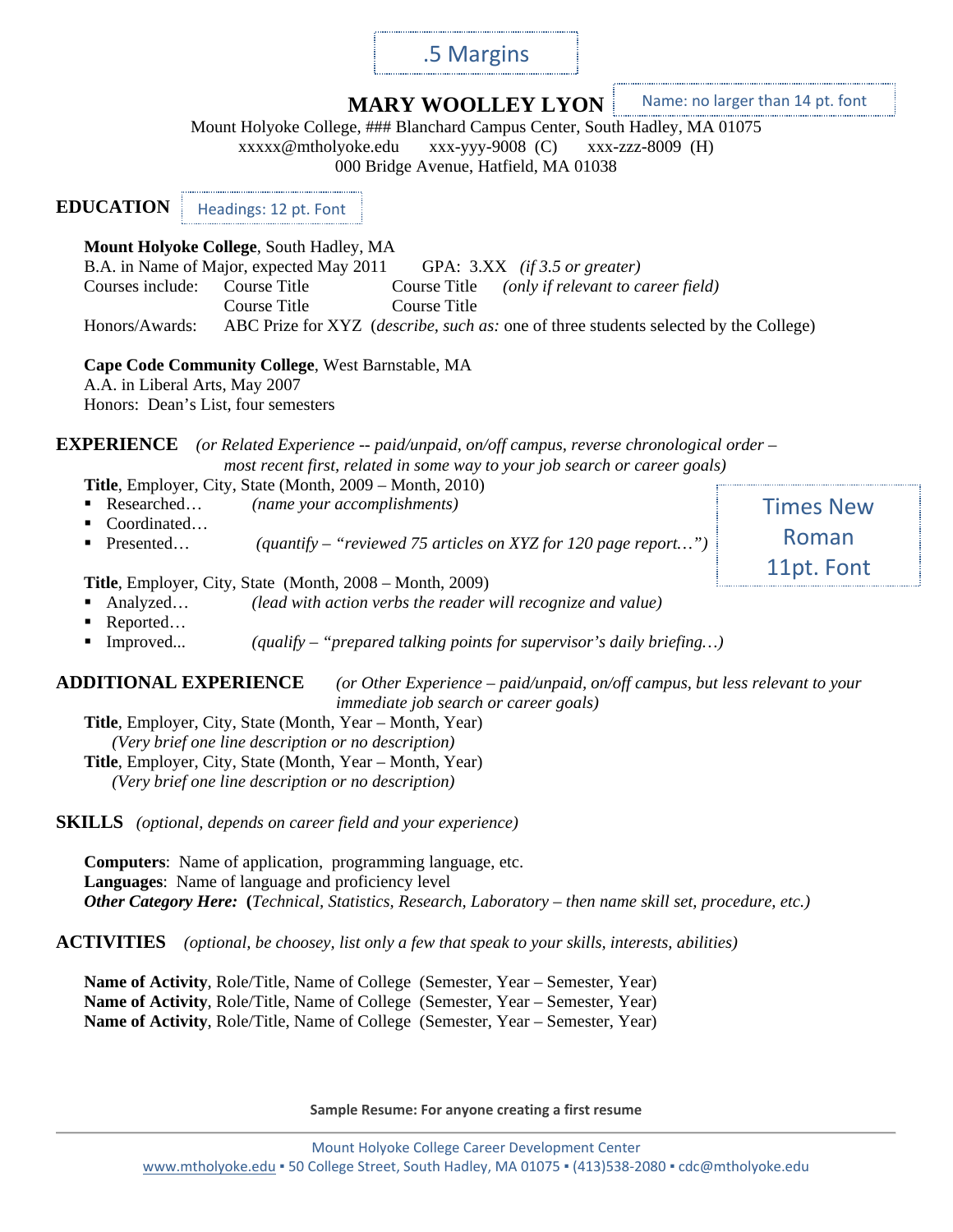# **MARY A. LYON**

1837 Blanchard Student Center , Mount Holyoke College, 50 College Street, South Hadley, MA 01075

1010 Avenue Street, Oakdale, MA 00100

413-555-7890 lyon20m@mtholyoke.edu

**EDUCATION**

Headings: 11 pt. Font

**Mount Holyoke College**, South Hadley, MA Bachelor of Arts (anticipated May 2010)<br>Major: Biology Minor: Chemistry GPA: 3.75 Minor: Chemistry Associate Member Sigma Xi

**Kenyon College**, Gambier, OH (Dean's List 2001-2002)

### **RELATED COURSEWORK**

Endocrinology Histology Comparative Physiology Cell Biology Cell Structure and Function Genetics Animal and Plant Physiology NMR Spectroscopy

### **SKILLS**

**Operations**: Microtome, cryostat, autoclave, centrifuge, gamma and beta counters, microinjector, lyophilizer, NMR **Procedures:** Immunohistochemical staining and lectin histochemistry staining, Radioimmuno-assay, prepare histochemical stains and other solutions, fix tissues and embed in paraffin. Arial

**Computers:** Word, Excel, Dreamweaver, html

10pt. Font

### **RESEARCH**

**Honors Thesis**, Mount Holyoke College, 2010

"Wheat germ agglutinin binding patterns of *Rana catesbeiana e*xperience dorsal skin through adult larval stages of development*."*

• Tested for the presence of (GlcNAc)n in *Rana catesbeiana* skin to determine the location of glycoproteina and other glycoconjugates

**Laboratory Technician,** NIH, Institute of Child Health and Human Development (Summer 2009)

- Assisted Dr. Kevin Catt and Dr. Katherine Sandberg
- Designed experiments and performed Radioimmunoassays for the study of Angiotensin II's mechanism of inducing maturation of *Xenopus laevis* oocytes

**Independent Study,** Mount Holyoke College (Supervisor: Prof. J.C. Kaltenbach), (Spring 2009)

- Researched lectin histochemistry in frog skin, a project which led to honors thesis
- Aided in designing a poster exhibition of the research that was presented at the International Amphibian Metamorphosis Conference in Belgium, September 2009

**Research Assistant,** Harvard University (Supervisor: Dr. Graham Brzensky), (Summer 2008)

- Studied Frog Skin and Characterization of the Glands
- Researched TRH localization with Immunogold Silver Staining technique (IGSS)
- Aided professor in creating a poster summarizing the study; the poster was displayed at the American Zoologist Conference Boston, MA, December 2008

**Laboratory Assistant,** Mount Holyoke College Department of Biology, 2007-2008

• Set up equipment, made solutions, poured plates, taught students to use microtome and crystat

# **ACTIVITIES**

**Track Team**, 2007-Present; **Captain**, Springs 2009 and 2010 **Sign Language/Deaf Culture Club**, **Treasurer**, 2008-2010 **Orientation Committee**, 2007-2009 **Transfer Student Organization**, **Twin Sister Chair**, 2007-2008

**Sample Resume: Science/Research for Research Position or Graduate School**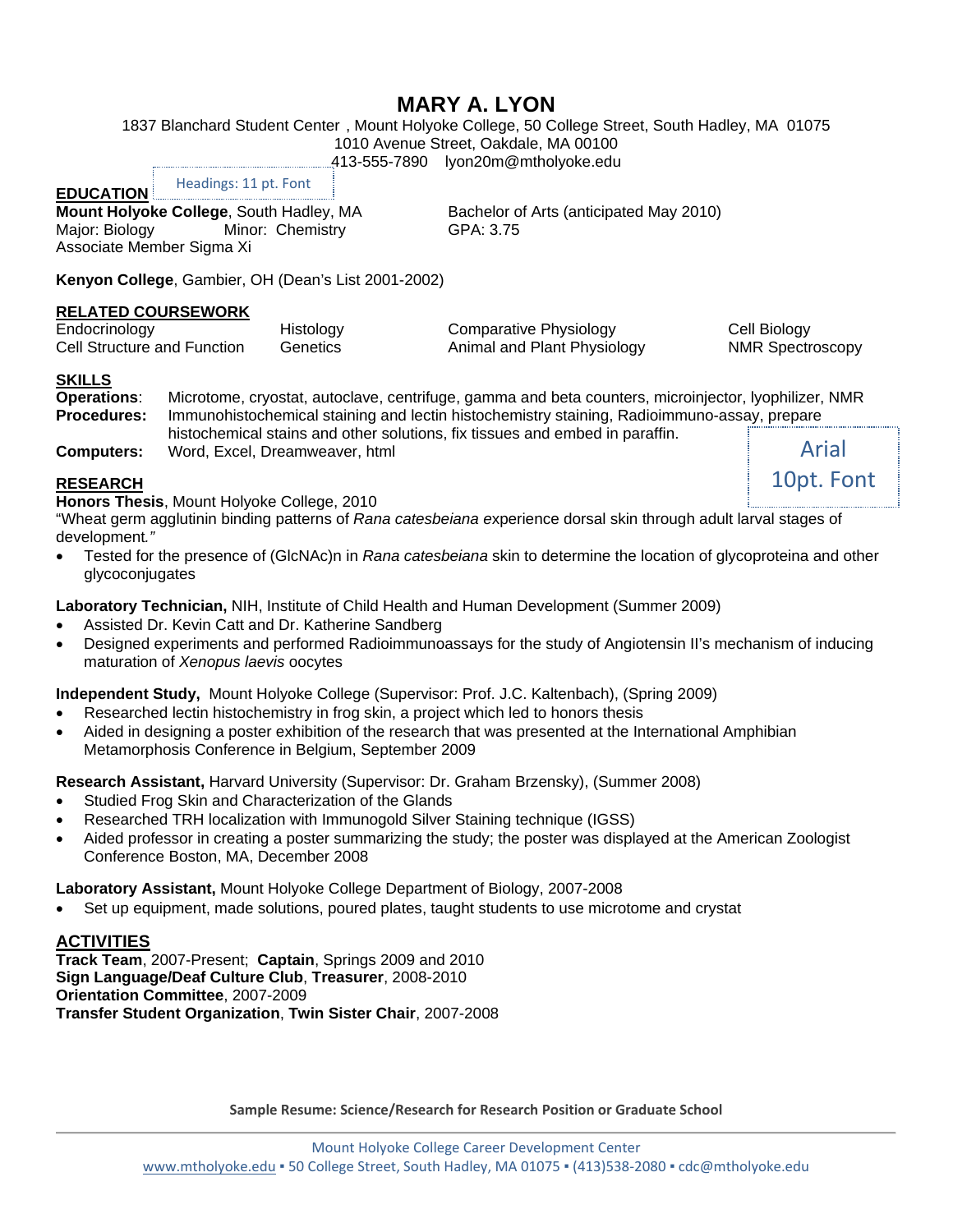# **MARY B. LYON**

Mount Holyoke College, 1837 Blanchard Student Center, South Hadley, MA 01075, (413) 555-1221 1010 Avenue Street, Oakdale, MA 00100, (413) 555-7890, mblyon@mtholyoke.edu

### **EDUCATION**

**Mount Holyoke College**, South Hadley, MA Bachelor of Arts, expected May 2006 **Major:** Economics **Minor:** Complex Organizations GPA: 3.66

### **RELATED COURSEWORK**

Calculus and Statistics, Industrial Organizations, Money and Banking, Financial Accounting, Management Accounting, Organizational Behavior, Corporate Finance

### **SKILLS**

**Computer:** Excel, SAS, Bloomberg **Languages:** Fluent in English and Malay; familiar with basic Japanese and Spanish

### **RELEVANT EXPERIENCE**

### *Knowledge Program Intern,* **Andersen Consulting**, New York, NY (Summer 2005)

- Wrote abstracts for documents written and submitted by consultants in the Pharmaceutical and Medical Products Practice
- Expanded and maintained the Pharmaceutical Industry Library using XYZ software
- Managed the help desk and assisted consultants in obtaining documents pertinent to their projects

### *Excel Consultant***, Economics Department**, Mount Holyoke College, South Hadley, MA (April 2003 – May 2005)

Selected to instruct groups of students in Macroeconomics Excel problem sets

### *Credit Analyst Intern,* **Sakura Global Capital**, New York, NY (Summer 2004)

- Prepared and analyzed internal financial spreadsheets, and wrote credit analyses on Sakura's clients
- Instructed new employees in FrameMaker and Wingz software applications

#### *Student Supervisor***, Dining Services**, Mount Holyoke College, South Hadley, MA (September 2003 - May 2004)

• Supervised fifteen student employees, resolved on-the-job problems, computed timecards, and assigned job positions and time schedules

#### *Auditor Intern***, Thiang & Company** (Public Accounting Firm), Malaysia, India (Summer 2003)

• Audited dormant companies and worked at various stages of the auditing process such as statuary audits, transactions testing and verifying invoices, receipts, and other documents

### **COLLEGE ACTIVITIES**

#### *Co-Chair***, Economics Club** (April 2004 - present)

- Organize activities to increase students' awareness of and interest in economic issues.
- Create a forum whereby students and faculty may freely express their opinions on a variety of economic topics

### *Volunteer***, Hamilton Learning Center**, Holyoke, MA (December 2003 - present)

• Tutor elementary school children in math and reading, record progress, and report to tutoring coordinator

#### *Founder and Co-Chair***, Badminton Club** (September 2003 - present)

• Established club to provide opportunity for badminton enthusiasts in the Five College area to practice with and compete against each other

#### **Sample Resume: Business (Finance, Consulting, Banking, etc.)**

Times 10pt. Font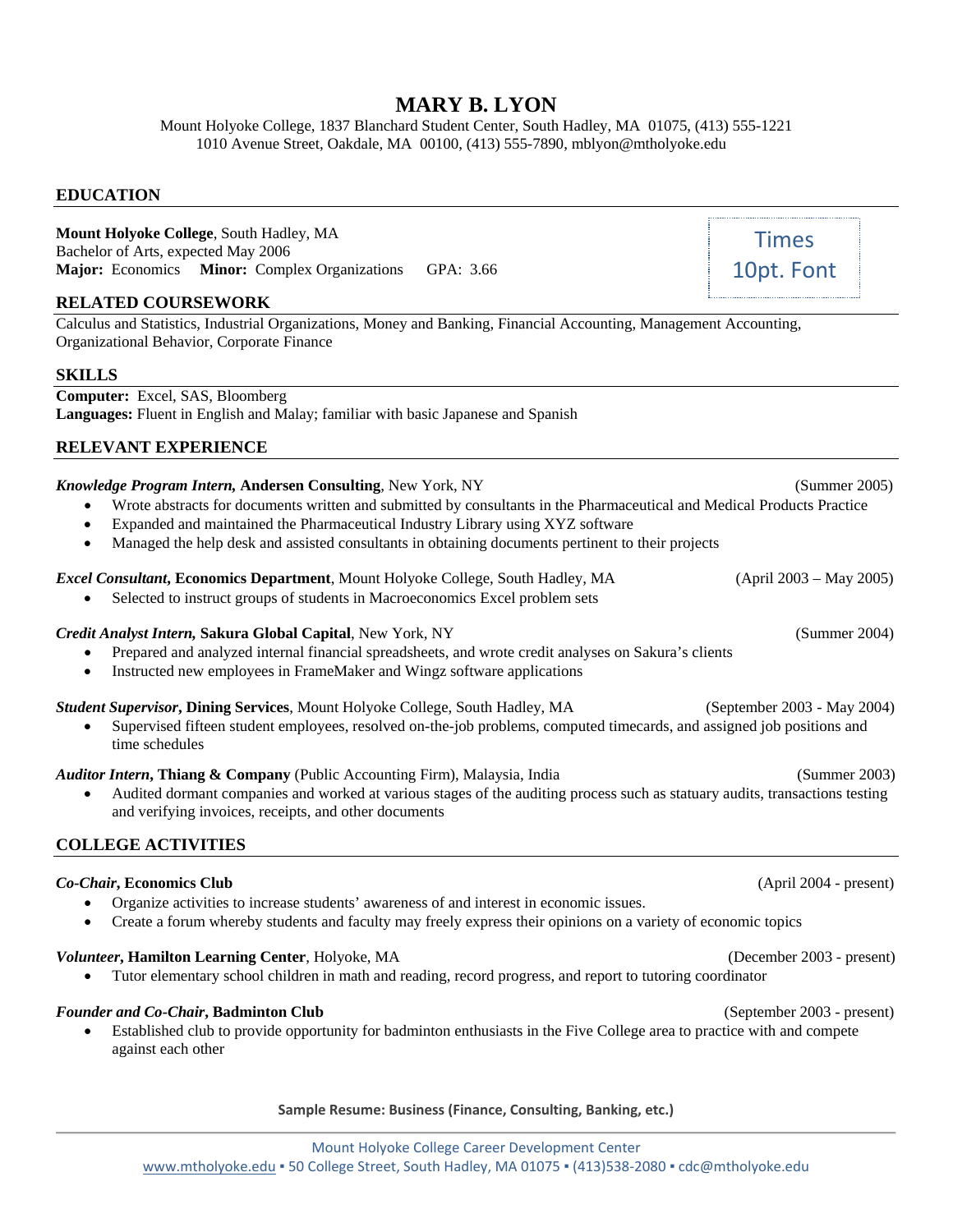# **MARY C. LYON**

Mount Holyoke College 1010 Avenue Street<br>
1837 Blanchard Student Center Context Context Context Context Context Context Context Context Context Context Context Context Context Context Context Context Context Context Contex 1837 Blanchard Student Center Center Calculation Cakdale, MA<br>
1837 Blanchard Student Center Center Center Calculation Cakdale, MA<br>
113-555-7890 South Hadley, MA 01075<br>413-555-1221

413-555-1221 mclyon@mtholyoke.edu

| <b>EDUCATION</b>                                                                  | Mount Holyoke College, South Hadley, MA<br>Bachelor of Arts, December 2010                                                                                                                                                                                                                                                                                                                                                                                                                                                  | <b>Times New</b> |  |
|-----------------------------------------------------------------------------------|-----------------------------------------------------------------------------------------------------------------------------------------------------------------------------------------------------------------------------------------------------------------------------------------------------------------------------------------------------------------------------------------------------------------------------------------------------------------------------------------------------------------------------|------------------|--|
|                                                                                   | Major: Politics<br>Minor: History<br>GPA: 3.54                                                                                                                                                                                                                                                                                                                                                                                                                                                                              | Roman            |  |
|                                                                                   | Clark University, Worcester, MA (2006-2007)                                                                                                                                                                                                                                                                                                                                                                                                                                                                                 | 10pt. Font       |  |
|                                                                                   |                                                                                                                                                                                                                                                                                                                                                                                                                                                                                                                             |                  |  |
| <b>SELECTED</b><br><b>COURSES</b>                                                 | Urban Politics and Policies<br>Policy Making in America<br>Poverty in the United States<br>Independent Study: Social Capital in American Urban Life                                                                                                                                                                                                                                                                                                                                                                         |                  |  |
| <b>EXPERIENCE</b>                                                                 | Congressman Richard Neal, District Office Intern, Springfield, MA (Spring 2010)<br>• Answered phones, responded promptly to constituent inquiries concerning social security, Head Start,<br>veterans benefits, immigration and naturalization, and pending legislation<br>• Drafted over 100 e-mail replies to constituent questions, reviewed drafts with office manager, forwarded<br>responses and followed-up as needed<br>• Wrote talking points used by Congressman Neal during Earth Day activities in his district |                  |  |
|                                                                                   | Board of Trustees Student Advisory Committee, Co-Chair, Mount Holyoke College (2009 – 2010)<br>• Conducted survey of over 1,000 students pertaining to quality of campus life<br>• Presented survey results to Board of Trustees Student Life Committee highlighting need for new<br>environmental policies, transportation options for students, and extended library hours                                                                                                                                                |                  |  |
|                                                                                   | Richard Neal for Congress, Volunteer, Second Congressional District, MA (February – October 2008)<br>· Distributed campaign flyers to over 1,500 residences in Springfield, MA<br>• Provided on-site support for three campaign rallies in the district                                                                                                                                                                                                                                                                     |                  |  |
|                                                                                   | <b>Student Government Association</b> , <i>Elections Committee Member</i> , Mount Holyoke College (2007 – 2008)<br>• Monitored election to ensure candidates' compliance with Student Government regulations<br>• Supervised tallying and reporting of election results                                                                                                                                                                                                                                                     |                  |  |
| <b>EMPLOYMENT</b>                                                                 | Oakdale Public Schools, Summer School Tutor, Oakdale, MA (Summer 2010)<br>• Taught math and reading to elementary school children enrolled in program to increase test scores<br>• Coordinated fieldtrips to local community historic and cultural sites                                                                                                                                                                                                                                                                    |                  |  |
| Science Library, Student Assistant, Mount Holyoke College (Fall/Spring 2007-2010) |                                                                                                                                                                                                                                                                                                                                                                                                                                                                                                                             |                  |  |
|                                                                                   | Heritage Bank, Teller, Worcester, MA (Summer 2006, 2007)                                                                                                                                                                                                                                                                                                                                                                                                                                                                    |                  |  |
| <b>ACTIVITIES</b>                                                                 | <b>Transfer Student Organization, Mount Holyoke College, 2007 – Present</b><br>Big Brother/Big Sister Association, Clark University, 2006 - 2007<br>Government Majors Association, Clark University, 2006 - 2007                                                                                                                                                                                                                                                                                                            |                  |  |
| <b>COMPUTER</b><br><b>SKILLS</b>                                                  | Microsoft Word, Excel, Dreamweaver                                                                                                                                                                                                                                                                                                                                                                                                                                                                                          |                  |  |

**Sample Resume: Non-profit/Government for internship or job search**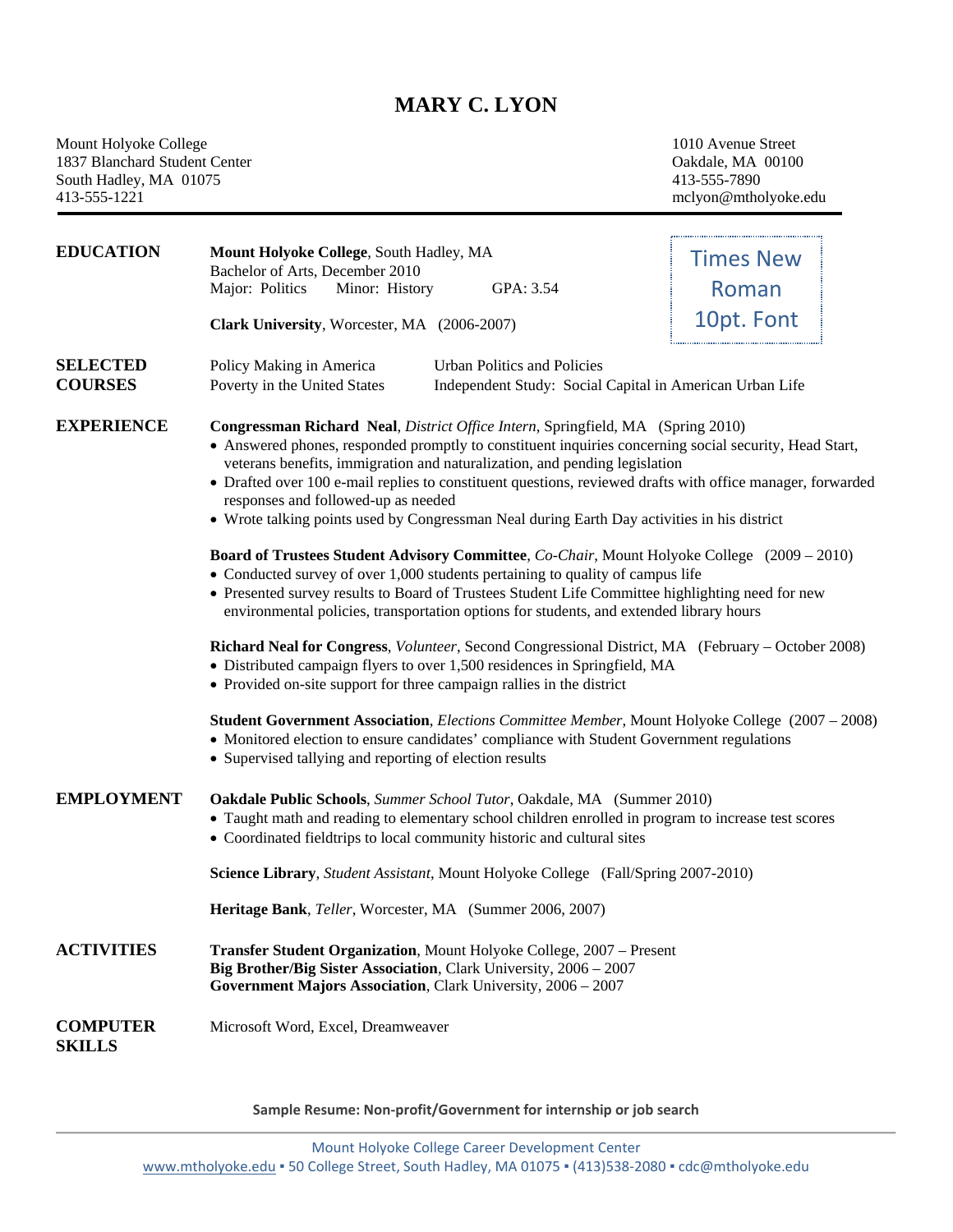# **MARY D. LYON**

1837 Blanchard Student Center, Mount Holyoke College, 50 College Street, South Hadley, MA 01075 1010 Avenue Streeet, Oakdale, MA 00100 413-555-7890 lyon20m@mtholyoke.edu

### **EDUCATION**

**Mount Holyoke College**, South Hadley, MA Bachelor of Arts (anticipated May 2011) Major: Studio Art Minor: Mathematics GPA: 3.75 Verdana

### **AWARDS**

**Sarah Williston Scholar** for being in the top 15% of class of 2011, Mount Holyoke College (2010) **Mount Holyoke Global Summer Research Fellowship** for independent study in Chile (2009)

10pt. Font

### **RELATED EXPERIENCE**

**Assistant Coordinator,** Arts Committee, Mount Holyoke College (April 2010-present)

- Coordinate, schedule, organize and promote important art events in the Five College area
- Design event-related materials, monthly Art Calendar; coordinate general publicity

### **Professional Art/Entertainment Intern,** Walt Disney Company, Orlando Florida (Summer 2009)

- Integrated design components including computer graphics, scenic illustration, painting, model building, creating mood boards, mounting of artwork, etc.
- Prepared presentations for senior art directors

**Marketing Intern,** Infosys Technologies Ltd., Bangalore, India (Summer 2008)

- Designed, developed, and launched the website for the Diversity Office on the Infosys Extranet
- Initiated a series of visual campaigns for corporate diversity

### **Freelance Graphic Designer,** (September 2007-present)

- Designed website for Charter School, Springfield, Il
- Created visual design logos for various business industries in the Greater Hartford area

# **ACTIVITIES**

**Co-Chair**, The Lyons Network, Mount Holyoke College

- Lead a team of 24 students organizing panel discussions for annual Women's Leadership Conference
- Designed all conference-related publicity and branding materials

**Curator**, Art Board, Mount Holyoke College

• Curate, organize and promote students' art exhibits on campus

### **SKILLS**

**Computers:** Photoshop, Illustrator, InDesign, CorelDraw, Painter, Flash, Dreamweaver, MS Office **Languages:** Intermediate Spanish

**Sample Resume: Art-related experience for job or internship search**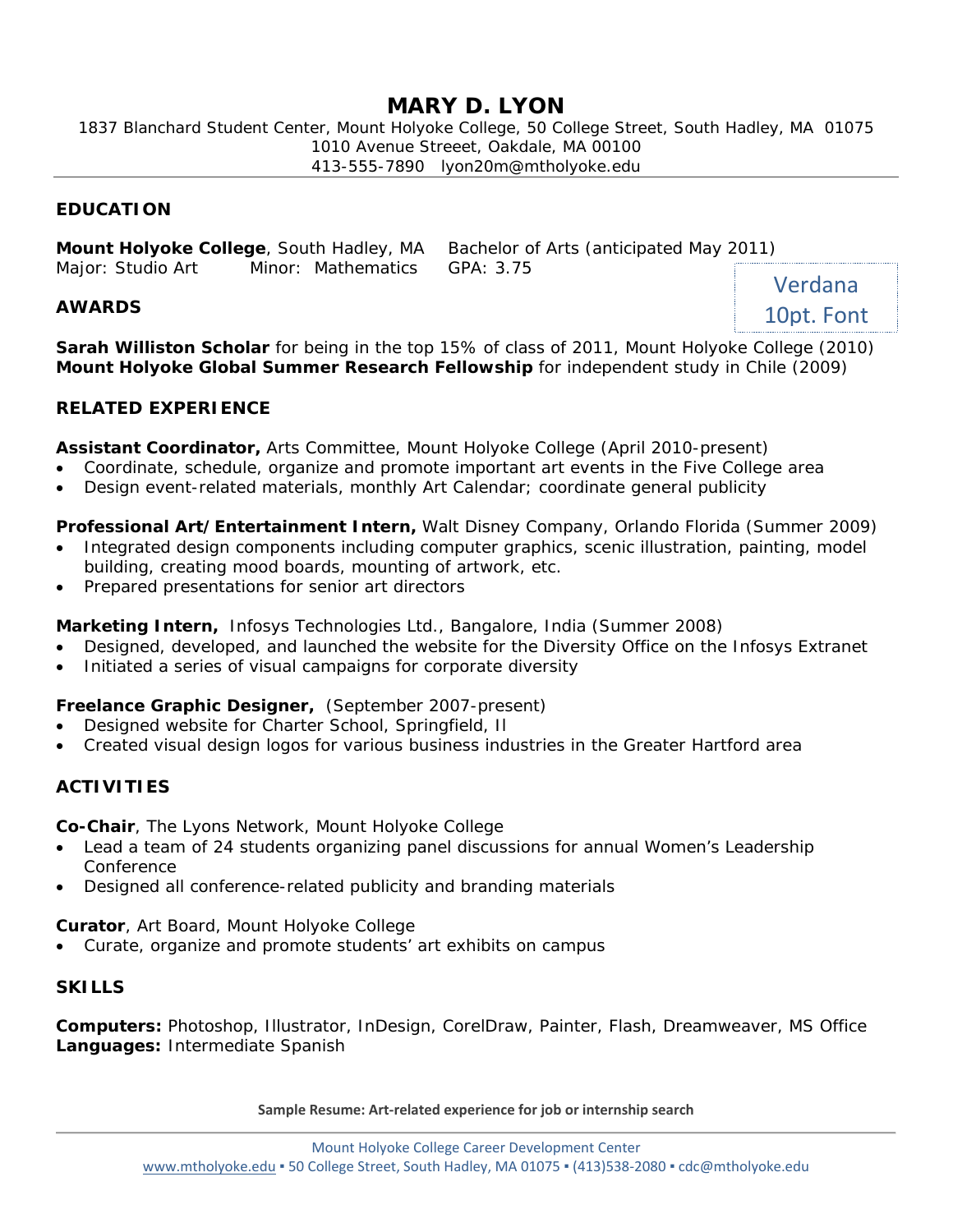# **FRANCES PERKINS**

fperkins@mtholyoke.edu 1010 Avenue Street Oakdale, MA 00100 413-555-7890

# **SUMMARY OF QUALIFICATIONS**

• Ten years of consumer marketing and sales management experience

• Computer savvy: webpage design, spreadsheet and data analysis

• Excellent research, writing, and communication skills • Proven ability to direct, train, and motivate others

• Creative event planning and campaign development skills

| Graduation Honors: Top 10% of Class                                                                      |                  |
|----------------------------------------------------------------------------------------------------------|------------------|
| Student Leadership Award: Margaret L. McManus Prize for Service to the College                           |                  |
| <b>SEARCH EXPERIENCE</b>                                                                                 |                  |
| <b>Thesis Research</b>                                                                                   | 2009-2010        |
| Sociology Department, Mount Holyoke College                                                              | South Hadley, MA |
| • Developed quantitative and qualitative survey instruments; interviewed cancer specialists and patients |                  |
| • Collected and analyzed data on factors effecting treatment decision making by patients                 |                  |
| • Presented findings to faculty of the Sociology Department                                              |                  |

**RESEARCH EXPERIENCE**

**EDUCATION**

*Alumnae Association of Mount Holyoke College* South Hadley, MA

• Created on-line survey to assess students' attitudes about their college experiences, graduation and potential engagement with the Alumnae Association

Honors Thesis: Women and Breast Cancer: Treatment Decision-Making and Consequences

Departmental Prize: Mary B. Hedgwick Award for Writing (one of top three sociology student essays)

- Developed and implemented communications campaign resulting in 70% participation rate, outstanding for an online survey of this type
- Analyzed results and presented report to Executive Committee of the Alumnae Association

# **MARKETING AND ACCOUNT MANAGEMENT**

# **Office Manager** 2009-present

*Dr. Daniel Davis, Chiropractor* Wallingford, CT

- Maintained patient charts, prepared diagnostic reports, and recorded treatment plans
- Explained insurance billing and payment procedures, making complex paperwork easy for patients to understand and complete in a timely fashion
- Contacted insurance providers to resolve billing questions and expedite payments to the practice and patients

**Sample Resume: FP Student with extensive experience for job or internship search <b>Page 1 Page 1** 

Roman 11pt. Font

Times New

**Mount Holyoke College** May 2010 *Bachelor of Arts, Sociology* South Hadley, MA

**Hartford College For Women, University of Hartford May 2002** May 2002 *Associate of Arts, Liberal Arts* Hartford, CT

**Survey Research** 2008-2010